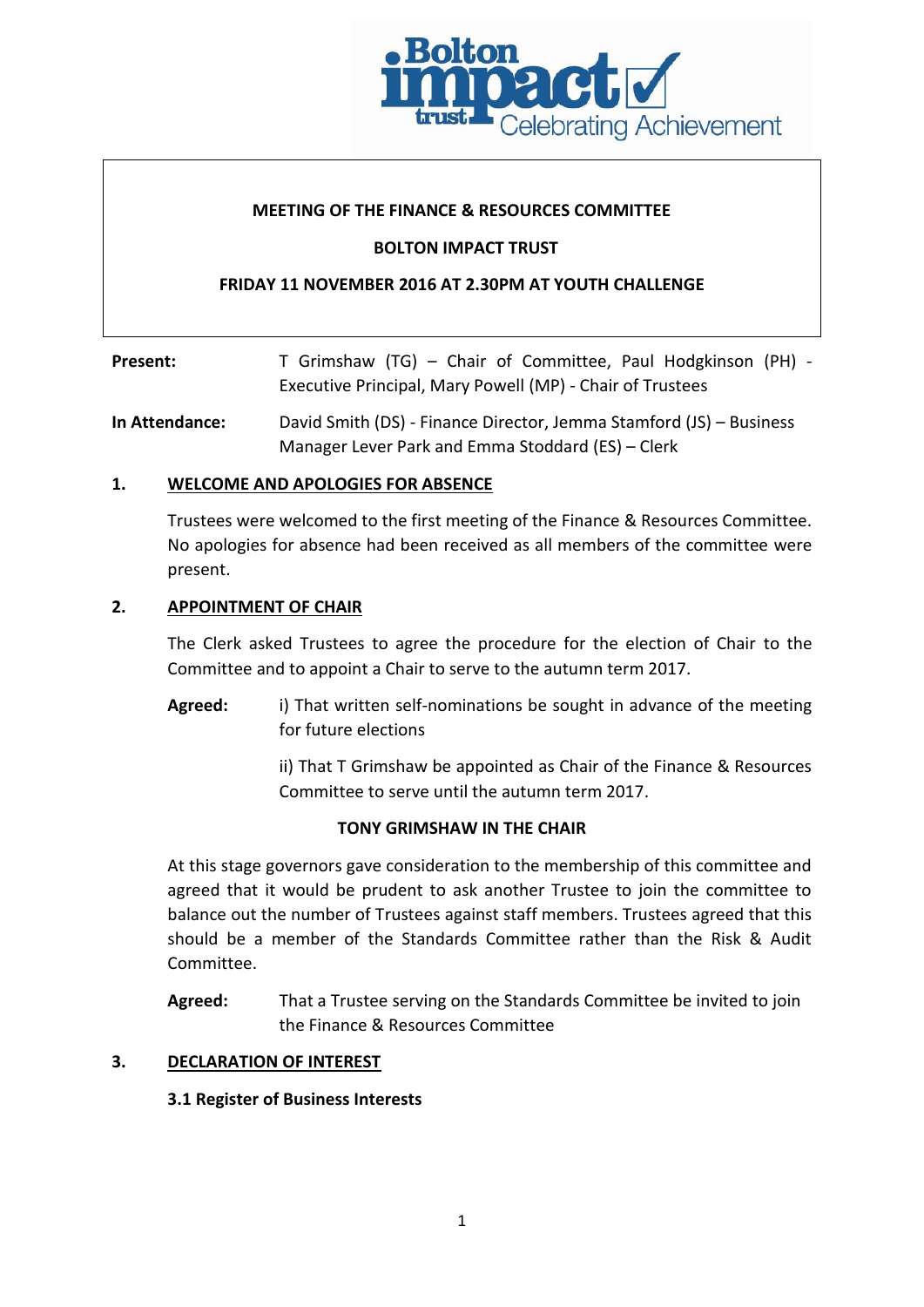

In accordance with the academies financial handbook entries in the Academy Trust's Register of Business Interests were to be reviewed annually. All Trust Members who hadn't already completed a form were asked to do so. Members of staff with financial responsibilities were also asked to complete the form.

**Action:** DS and JS complete the Register of Business Interests form

# **3.2 Declarations of Interest**

The following declarations of pecuniary interest were made:

DS declared that TG was a close friend of his

TG declared that he has a sister who works at Lever Park School

**Agreed:** That the above declarations be noted

# **4. MEMBERSHIP / GOVERNANCE ISSUES**

Trustees were directed to the committee's terms of reference. PH reported that in response to Trustee suggestions a checklist of the responsibilities of the committee had been produced. PH confirmed that only 4 out of the 14 items listed were not included on today's agenda but would be covered at future meetings.

**Agreed:** That the committee's terms of reference be approved and adopted

# **5. NOTIFICIATION OF ANY OTHER BUSINESS**

The following items of Any Other Business were reported:

- i) Appointment of permanent employees
- ii) Corporate Social Responsibility
- iii) Cost Savings

## **6. BOLTON IMPACT TRUST – FINAL OUTTURN REPORT APRIL 2016 TO AUGUST 2016**

Trustees were directed to the Final Outturn Report for the period April 2016 to August 2016. The report outlined the final outturn position for the Trust as a whole and at an individual academy level, including an analysis of variances from the budget approved by the Trust Board at its meeting on the 20<sup>th</sup> July 2016.

DS reported that the net outturn position was £25,000 less than anticipated and the significant variances were reported to be due to:

 Setup costs - £55,000 cost saving. The setup costs were estimated to total £100,000 however the determinable costs had totalled £45,000 (legal fees). DS explained that a significant amount of time had been taken by key staff to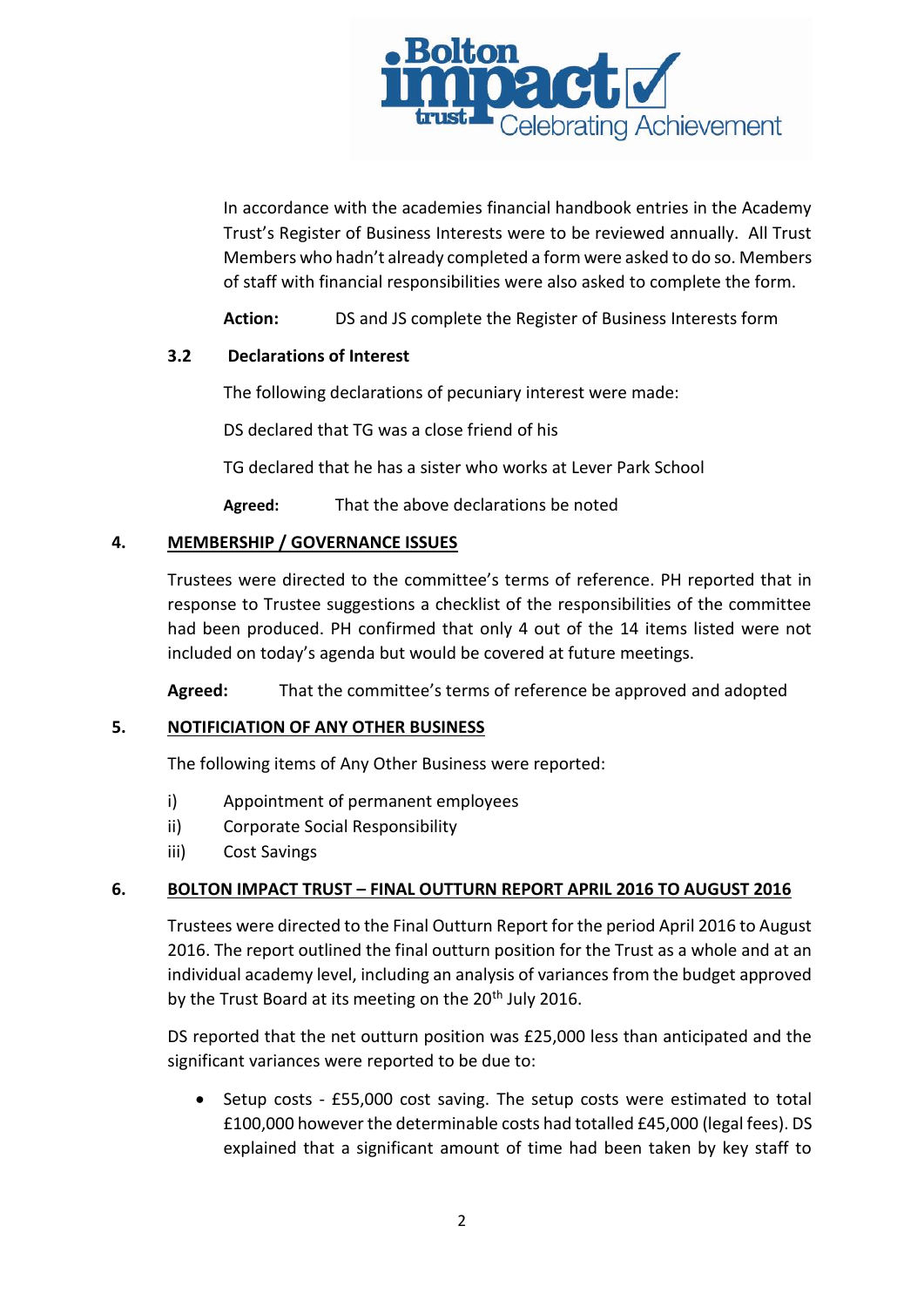

develop and implement the Trust but this had been included in normal staffing expenditure.

- Vacancies -£41,000 cost saving, mainly at Lever Park due to the substantive Head Teacher not commencing employment until September 2016
- Reduced income £15,000 cost pressure
- Agency Costs £92,000 cost pressure

# **Final Outturn Position Individual Academies**

MP referred to the internal charge from individual academy budgets to fund the net position on the Central Services team and asked for further information regarding this. DS explained that the Central team totalled 10.75% of the overall expenditure, the method of top slicing from the academies had been discussed with the EFA and they had been satisfied with this.

MP requested that a further report be provided to Trustees at the next committee meeting and requested that this include all expenditure included within the 10.75% to enable this to be approved by Trustees.

- **Agreed:** That a detailed report on the overall expenditure relating to the Central team be provided at the next meeting for approval
- **Action:** DS (provide report)

# **Devolved Formula Capital**

In response to questions DS explained the Devolved Formula Capital and reported that the £35,000 had not yet been spent and would be carried forward.

## **Pension Deficit**

Trustees were directed to the Pension Fund Actual Variation. DS reported that the valuation had determined that the current pension assets totalled £1.248m and its current obligations totalled £3.24m resulting in a net deficit of £2m. Trustees agreed that this was a significant concern and should be closely monitored. DS reported that the Greater Manchester Pension Fund had not yet informed academies of the employer pension rates for 2017/18 so these may increase.

## **Statutory Accounts**

DS reported that the statutory accounts would be audited w/c 14 November 2016 and presented to the Board for approval at its meeting on 12 December 2016. DS added that the External Auditor would also be invited to attend to discuss the accounts in more detail.

**Agreed:** That the Final Outturn Report for the period April 2016 to August 2016 be received and noted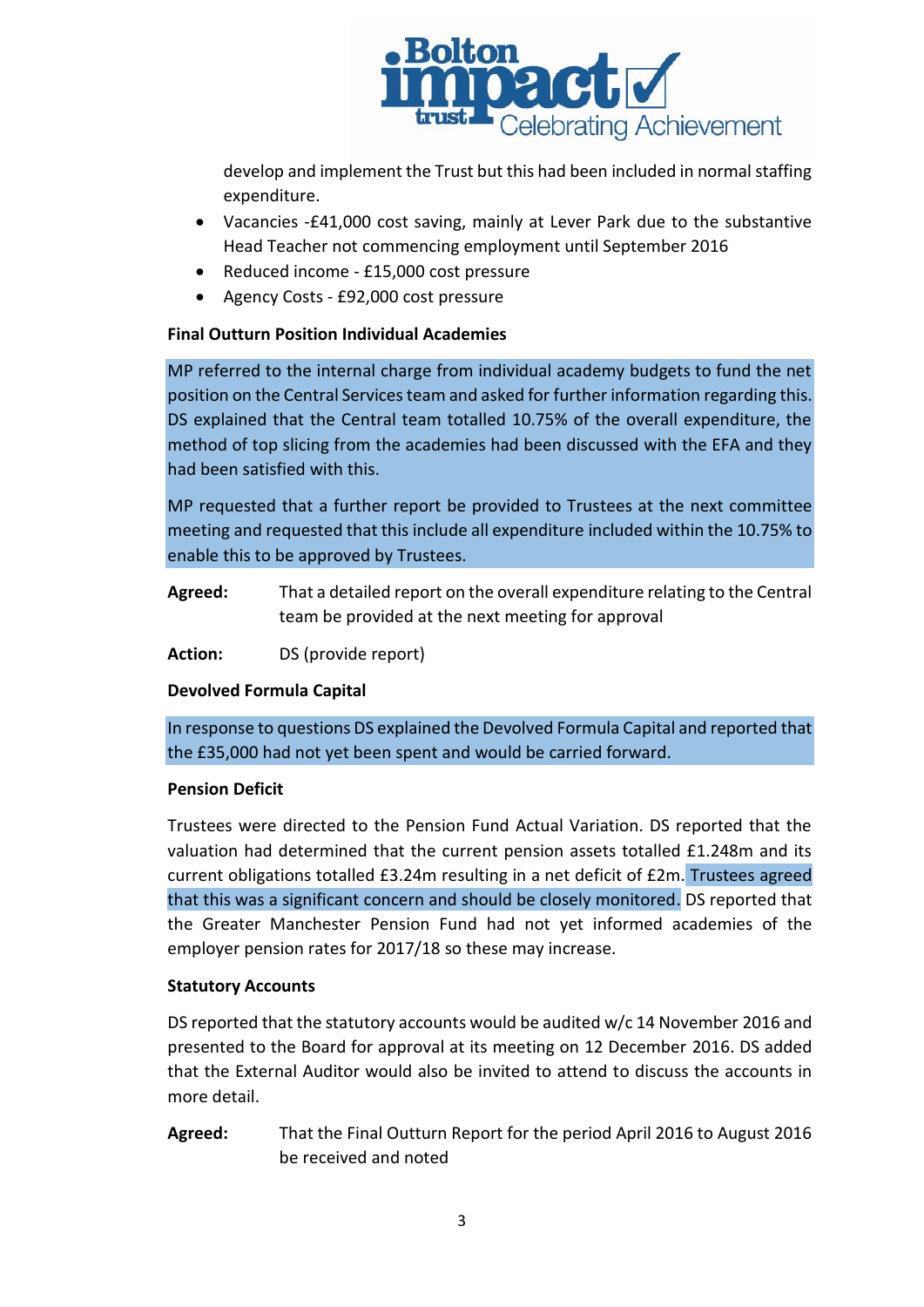

# **7. FINANCIAL MONITORING 2016/17 FINANCIAL YEAR**

DS presented the Budget Monitoring Report 2016/17.

The projection was reported to be -£197,000 and the significant variances were reported to be as follows:

- Employed employees £80,000 cost pressure
- Agency staff £47,000 cost pressure
- Reduced Income £100,000 cost pressure
- Savings programme £80,000 cost pressure
- Other supplies and services £70,000
- Reduced premises costs £123,000 cost saving

MP questioned why less income was anticipated if the Academies within the Trust were at full capacity. DS explained that the Trust had been working on an average throughout the year. The Trust was also currently accommodating 30 pupils who required specific support, this was putting pressure on the academies as they were required to provide the time and resources required to support these pupils. In response to questions DS explained that the Local Authority funded an average of 80 places over the year but this fluctuated and places had peaked at 120 last year. MP suggested that the LA be notified when the average figure was exceeded and a table of cost also be provided.

PH reported that Academies in the Trust operated as 'carousel' schools but were now having to provide long term provision as Lever Park was at full capacity. Trustees stated that discussions may need to take place with schools regarding a traded service.

In response to questions, DS explained that the Trust had not yet signed an agreement with the LA and a meeting would be required to discuss funding. The Chair stated that a contract was needed based on the Academy needs and consideration needed to be given to what number would be considered as full and what price needed to be charged. Trustees agreed that an additional meeting would need to be convened prior to February as business critical discussions needed to take place before then. The Chair stated that the Trust would also need to explore other funding streams.

MP referred to the expenditure on agency staff and questioned if the Academy had sickness insurance in place. DS reported that sickness insurance was not currently in place and agreed to present quotes at the next meeting.

**Agreed:** i) That the Budget Monitoring Report 2016/17 be received and noted

ii) That recommendations to the LA and other schools be discussed at the next meeting

iii) That sickness insurance quotes be obtained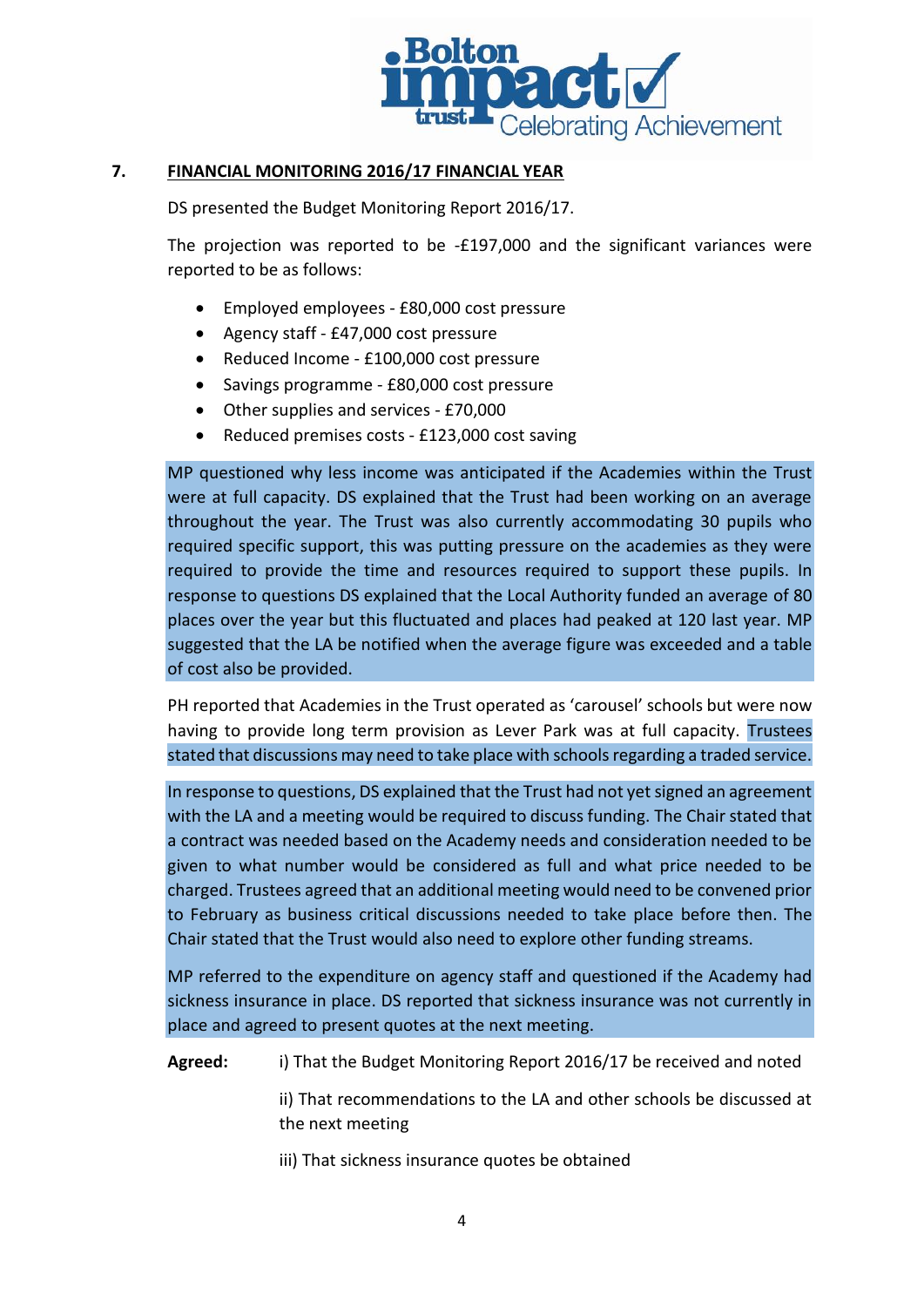

**Action:** DS (provide quotes for sickness insurance)

### **8. SAVINGS & EFFICIENCES REPORT – LEVER PARK**

The Board of Trustees, having designated details of the discussion that followed as being confidential in accordance with Article 125 of the Articles of Association, this information is excluded from these minutes.

### **9. EFA – FEEDBACK FROM FINANCIAL MANAGEMENT AUDIT**

Trustees had received the feedback report from the EFA Audit on 31 October and 1 November 2016. DS reported the visit to be very positive, the auditors had acknowledged that the Trust was still very young but had been pleased with the systems already in place.

MP requested that an update on the recommendations within the report be provided at the next committee meeting.

In response to questions DS reported that the EFA required a response within 20 days of the visit and work on the actions was already underway.

**Action:** DS (provide update at next meeting)

#### **10. ANY OTHER URGENT BUSINESS**

Three items of Any Other Business had been notified at the start of the meeting:

#### **10.1 Appointment of Permanent Employees (Lever Park)**

DS circulated a report to seek Trustees approval to appoint to established vacant posts at Lever Park. The Trust currently had 40 vacant posts which were currently being covered by agency staff. MP asked whether this would be financially beneficial to the Trust, DS explained that this was likely however Trustees would need to be aware of pension costs.

After further consideration it was:

**Agreed:** To approve the proposals to recruit to vacant posts at Lever Park where it is deemed appropriate to fill them on a permanent basis

#### **10.2 Corporate Social Responsibility (CSR)**

The Chair requested that CSR be added to the next agenda for further discussion.

**Agreed:** That CSR be discussed at the additional committee meeting on Monday 12 December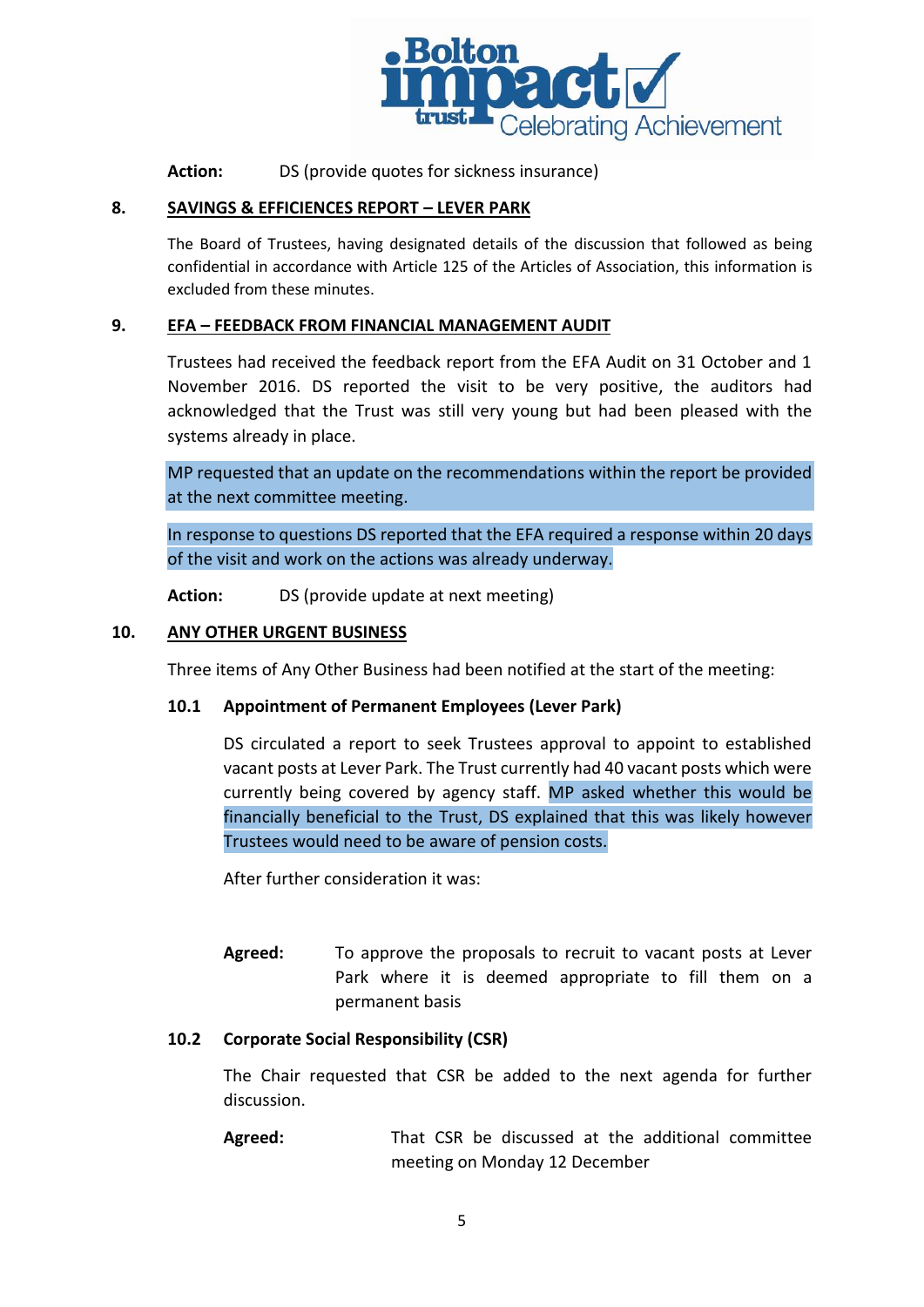

## **10.3 Cost Savings**

The Chair requested that more time be designated to discussions around cost savings and opportunities available to the Trust outside of the local area.

Agreed: That cost savings be discussed at the additional committee meeting on Monday 12 December

## **11. DATES OF NEXT TRUSTEE COMMITTEE MEETINGS**

**Agreed:** That the next Finance & Resource Committee meetings be held as follows:

> Monday 12 December at 1.30pm *(additional meeting to be clerked by J Stamford)*

Friday 10 March 2017 at 2.30pm

Friday 9 June 2017 at 2.30pm

Trustees required that more time be allocated to future meetings.

# **12. CONSENT TO ABSENCE**

All Trustees were present at today's meeting.

## **13. CONFIDENTIALITY**

- **Agreed:** i) That the following matter discussed at this meeting be designated as confidential in accordance with the Academy's Memorandum and Articles of Association:
	- Minute Number 8 Savings & Efficiencies (Lever Park)

ii) That the full minutes be presented to the Risk & Audit Committee at their next meeting on Friday 25 November

The meeting closed at 3.30pm

## **SUMMATIVE ACTIONS:**

| <b>Minute No.</b> | Responsible        | <b>Action</b>                                       |
|-------------------|--------------------|-----------------------------------------------------|
| 3.1               | <b>DS &amp; JS</b> | <b>Complete Register of Business Interest Forms</b> |
| 6                 | DS                 | Provide report on overall expenditure               |
|                   | Dς                 | Obtain sickness insurance quotes                    |